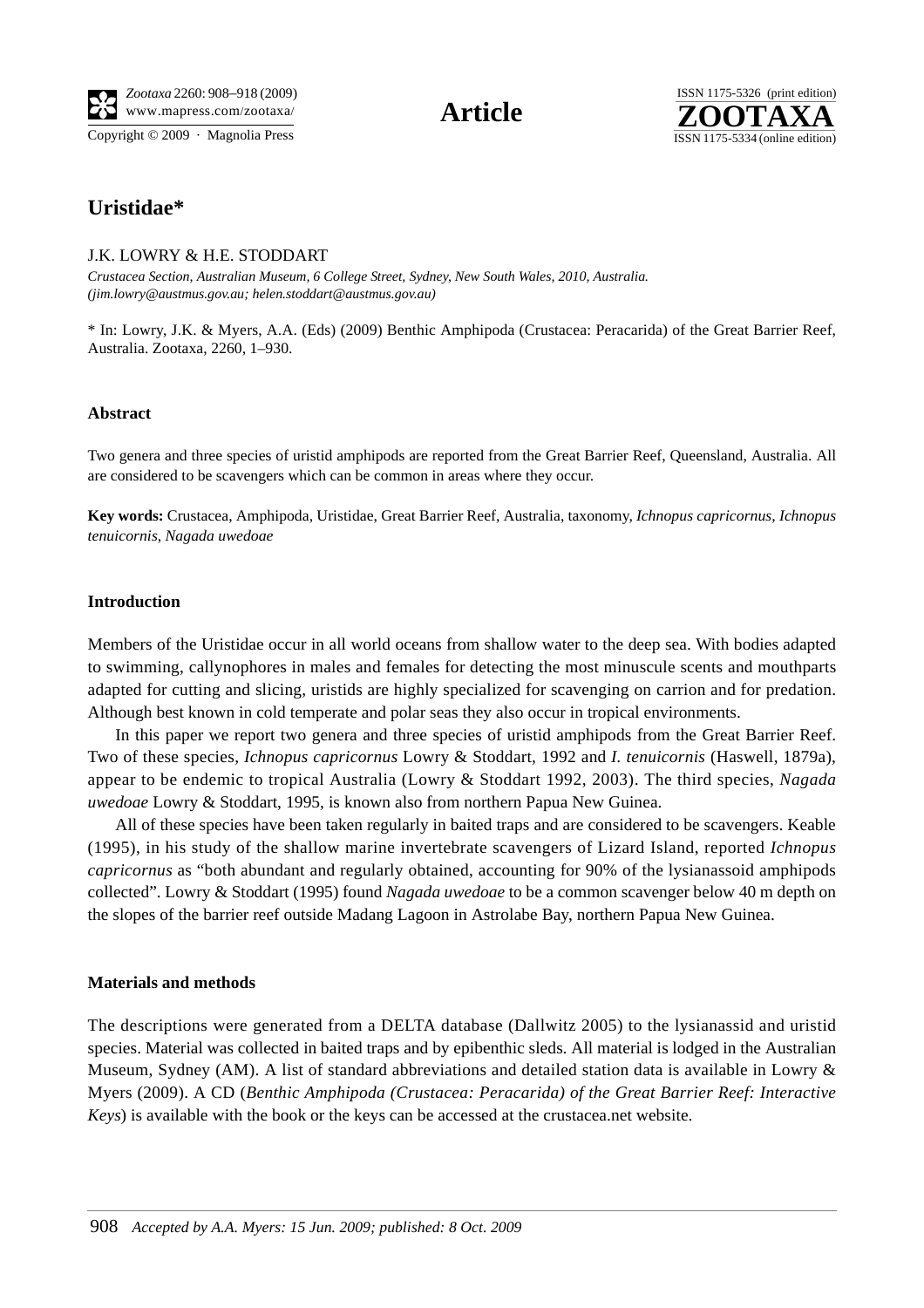#### **Uristidae Hurley, 1963**

#### *Ichnopus* **Costa 1853**

# *Ichnopus capricornus* **Lowry & Stoddart, 1992**

(Figs 1, 2)

*Ichnopus capricornus* Lowry & Stoddart, 1992: 198, figs 6–8. ––Springthorpe & Lowry, 1994: 12. ––Keable, 1995: 33, 42. ––Lowry & Stoddart, 2003: 281 (catalogue).

**Type locality.** Boulder ridge on north side of Heron Island, Great Barrier Reef, Queensland, Australia (23°26'S 151°55'E).

**Material examined.** That of Lowry & Stoddart (1992) and 2 specimens, AM P80139 (QLD311); 4 specimens, AM P80140 (QLD 325); many specimens, AM P80141 (QLD 342); 1 specimen, AM P80142 (QLD 374); 11 specimens, AM P80143 (QLD 379); 3 specimens, AM P80144 (QLD 396); many specimens, AM P80145 (QLD 401); many specimens, AM P80146 (QLD 427); many specimens, AM P80147 (QLD 429); many specimens, AM P80148 (QLD 454); many specimens, AM P80149 (QLD 455); 1 specimen, AM P80150 (QLD 481); 1 specimen, AM P80151 (QLD 547); 4 specimens, AM P80152 and many specimens, AM P80153 (QLD 548); many specimens, AM P80154 (QLD 574); several specimens, AM P80155 (QLD 575); many specimens, AM P80156 (QLD 577); 3 specimens, AM P78946 (QLD 635); several specimens, AM P78947 (QLD 652); several specimens, AM P78948 (QLD 653); several specimens, AM P78949 (QLD 654); several specimens, AM P78950 (QLD 655); many specimens, AM P78951 (QLD 656); several specimens, AM P78952 (QLD 670); 4 specimens, AM P78953 (QLD 671); many specimens, AM P78954 (QLD 673);

**Description.** Based on holotype female, 10 mm, AM P39644.

**Head.** *Head* lateral cephalic lobes rounded, with apically rounded margins; eyes reniform. *Antenna 1* shorter than antenna 2; peduncle article 1 with short posterodistal spine; articles 2 and 3 short; flagellum with strong 2-field callynophore, robust setae absent from proximal articles, calceoli absent; accessory flagellum with 6 articles. *Antenna* 2 less than 40% of body length; peduncle with strong brush setae; calceoli absent. *Epistome*/*upper lip* separate; upper lip produced, rounded apically. *Mandible* molar setose tongue with conate setae; palp attached midway, article 3 without A3-setae. *Maxilla 1* outer plate with setal-teeth in 7/4 crown arrangement; setal-tooth 7, left and right symmetrical, cuspidate distally; palp distal margin with apical robust setae and serrations. *Maxilliped* inner plates poorly developed, not reaching half the length of the outer plate; outer plates without apical robust setae; palp 4-articulate, article 4 well developed.

**Pereon.** *Gnathopod 1* simple; coxa large, about as long as coxa 2, subrectangular with concave anterior margin; basis slightly expanded proximally, sparsely setose along anterior margin; ischium elongate, more than twice as long as broad; carpus very long (length 4 x breadth), distinctly longer than propodus, without posterior lobe; propodus margins subparallel, sparsely setose along posterior margin; dactylus complex, with large subapical spine, row of medial robust setae and row of long cuticular spines along posterior margin. *Gnathopod 2* minutely subchelate; carpus 2.3 x as long as propodus; palm transverse, slightly concave; dactylus minute. *Pereopod 4* coxa with well developed posteroventral lobe. *Pereopod 5* coxa equilobate; basis about as long as broad, posterior margin strongly serrated.

**Pleon.** *Epimeron 3* posterior margin smooth, posterodistal corner acutely produced with tiny basal notch. *Urosomite 1* with shallow dorsal depression, dorsally straight. *Uropod 1* rami subequal. *Uropod 2* rami subequal, inner ramus with weak marginal constriction. *Uropod 3* stout; peduncle without dorsolateral flange; rami subequal, with long fine setae on each ramus; plumose setae absent; outer ramus 2-articulate, article 2 short, inner ramus extending beyond article 1 of outer ramus. *Telson* distinctly longer than broad, deeply cleft, without dorsal robust setae, with 1 apical robust seta per lobe.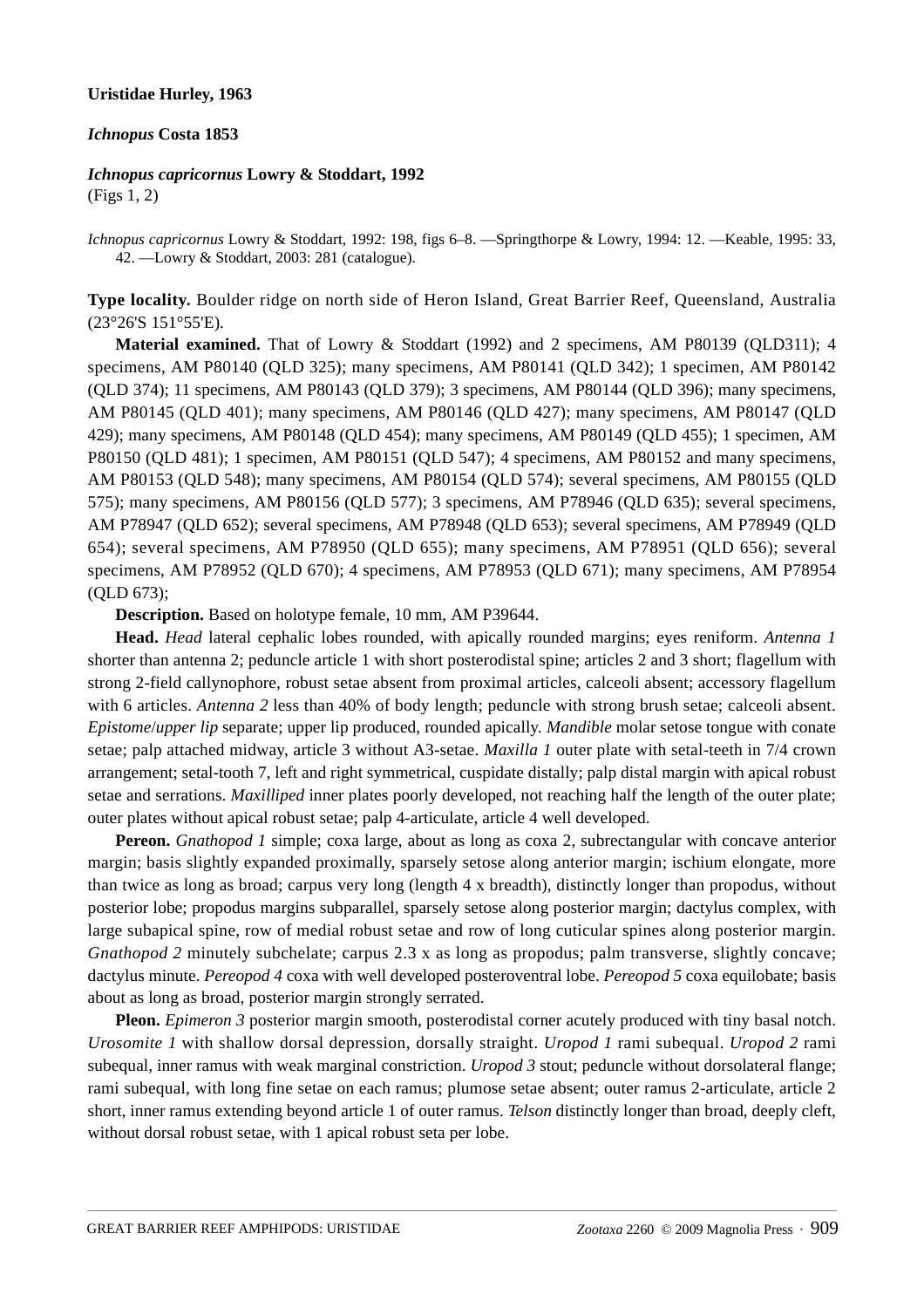

**FIGURE 1.** *Ichnopus capricornus* Lowry & Stoddart, 1992, holotype, female, 10 mm, AM P39644, Heron Island, Great Barrier Reef (after Lowry & Stoddart, 1992).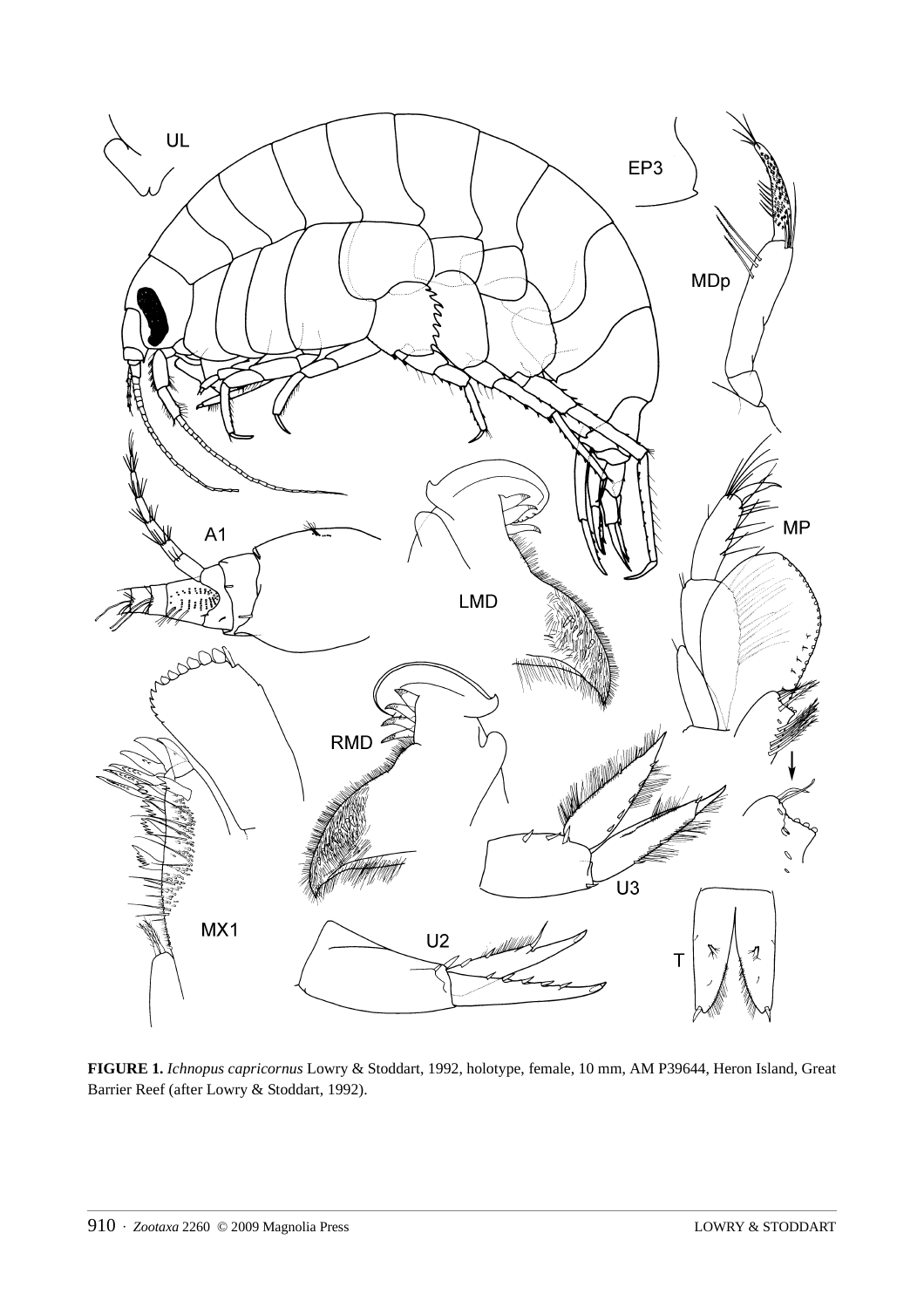

**FIGURE 2.** *Ichnopus capricornus* Lowry & Stoddart, 1992, holotype, female, 10 mm, AM P39644, Heron Island, Great Barrier Reef (after Lowry & Stoddart, 1992).

**Male** (sexually dimorphic characters). Based on paratype male, 9.8 mm, AM P39645. *Antennae 1 – 2* with calceoli.

**Habitat.** Scavenger living on coral and sandy patches between coral, from 0 to 30 m depth.

**Remarks.** *Ichnopus capricornus* apparently occurs throughout the GBR where it overlaps with *I. tenuicornis*. Both of these species can be separated from other lysianassoids on the GBR by the complex dactylus of gnathopod 1 and the strongly serrate posterior margin of pereopod 5 basis. They differ most noticeably from each other in the palm of the female second gnathopod, which is minute in *I. capricornus* and enlarged in *I. tenuicornis*, and in the proximal articles of antenna 1 which have large robust setae in *I. tenuicornis* (absent in *I. capricornus*).

**Distribution.** *Australia*. Queensland: Lizard Island (Lowry & Stoddart 1992; current study); Heron Island; (Lowry & Stoddart 1992); Flynn Reef (current study).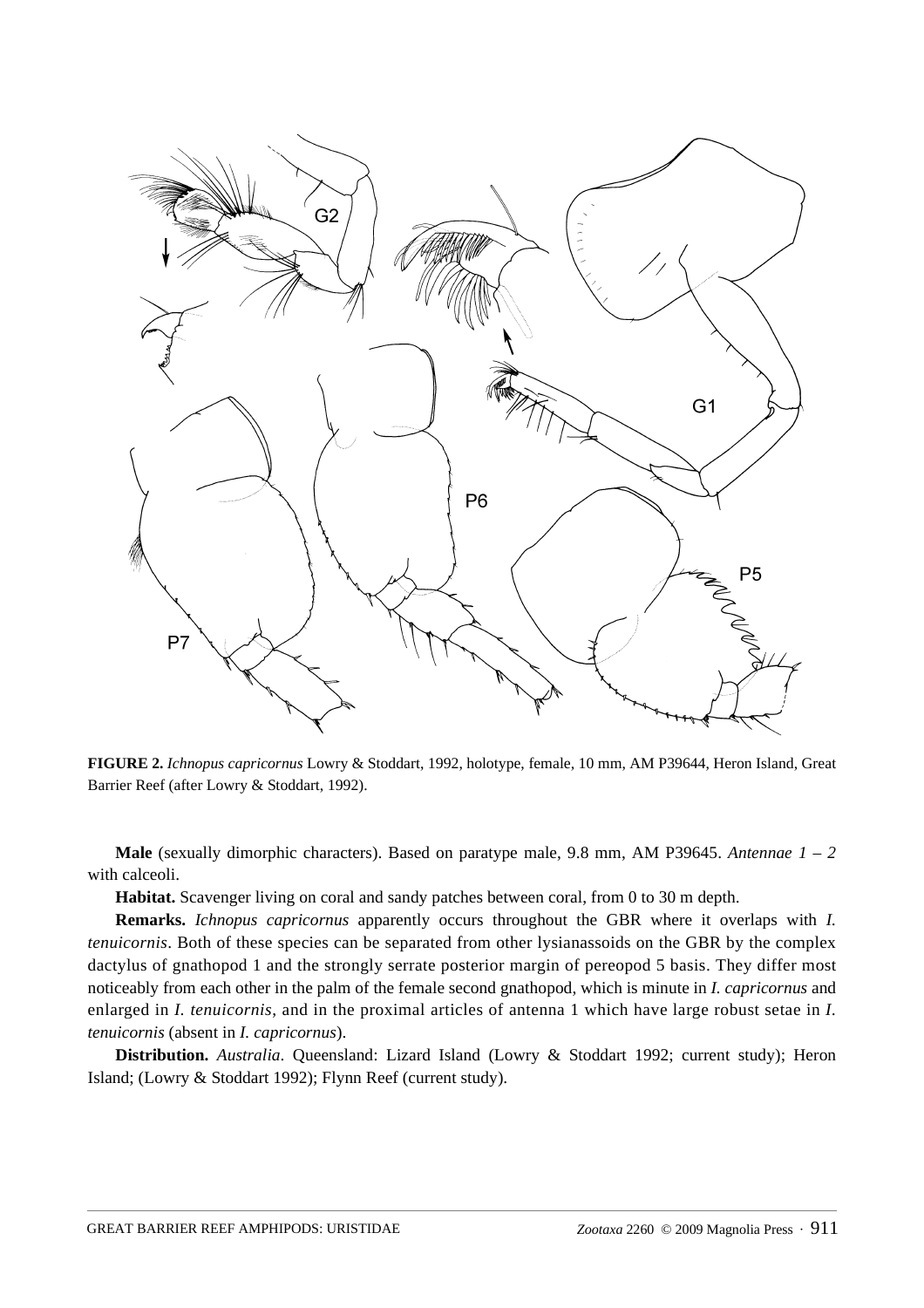# *Ichnopus tenuicornis* **(Haswell, 1879)**

(Figs 3, 4)

*Glycera tenuicornis* Haswell, 1879a: 256, pl. 8, fig. 6. ––Della Valle, 1893: 849. –Springthorpe & Lowry, 1994: 33. *Glycerina tenuicornis*. ––Haswell, 1882: 234, pl. 4, fig. 6. ––Stebbing, 1906: 61. ––Barnard & Karaman, 1991: 488. *Ichnopus tenuicornis*. ––Lowry & Stoddart, 1992: 230: figs 29–32. ––Keable, 1995: 42. ––Lowry & Stoddart, 2003: 282. not *Glycera tenuicornis*. ––Haswell, 1879b: 322.––Whitelegge, 1889: 55. not *Glycerina tenuicornis*. ––Pirlot, 1936: 271, figs 106, 107 (= *I. wardi* Lowry & Stoddart, 1992).––J.L. Barnard, 1974:

141.

**Type locality.** Howick Group, Great Barrier Reef, Queensland, Australia (~14°30'S 144°58'E).

**Material examined.** That of Lowry & Stoddart (1992) and 1 specimen, AM P78957 (QLD 135); 2 specimens, AM P78958 (QLD 171); 3 specimens, AM P45406 (QLD 251); 2 specimens, AM P78959 (QLD 283); 1 specimen, AM P78960 (QLD 290); 8 specimens, AM P78963 (QLD 337); 1 specimen, AM P78965 (QLD 346); 1 specimen, AM P78969 (QLD 368); many specimens, AM P80129 (QLD 434); 3 specimens, AM P80130 (QLD 509); 4 specimens, AM P80132 (QLD 549); 6 specimens, AM P80134 (QLD 597); many specimens, AM P78955 (QLD 784); many specimens, AM P78956 (QLD 785); 2 specimens, AM P49504 (QLD 915); 27 specimens, AM P49507 (QLD 916); 13 specimens, AM P56936 (QLD 919); 304 specimens, AM P50205 (QLD 922); 633 specimens, AM P50216 (QLD 923); 4 specimens, AM P50250 (QLD 933); 7 specimens, AM P50254 (QLD 935); 1 specimen, AM P50372 (QLD 937); 7 specimens, AM P50376 (QLD 938); 295 specimens, AM P49511 and 14 specimens, AM P57608 (QLD 939); 560 specimens, AM P50271 (QLD 941); 25 specimens, AM P51115 (QLD 953); 1 specimen, AM P49528 (QLD 1033); 15 specimens, AM P49533 (QLD 1037); 175 specimens, AM P49534 (QLD 1039); 21 specimens, AM P50342 (QLD 1052); 52 specimens, AM P52251 (QLD 1054); 5 specimens, AM P49540 (QLD 1055); 60 specimens, AM P49543 (QLD 1059); 47 specimens, AM P49544 (QLD 1060); 50 specimens, AM P52265 (QLD 1195); 68 specimens, AM P52280 (QLD 1197); 84 specimens, AM P52434 (QLD 1213); 8 specimens, AM P57726 (QLD 1215).

**Description.** Based on lectotype female, 10.5 mm, AM P39547.

**Head.** *Head* lateral cephalic lobes subtriangular, with apically rounded margins; eyes reniform. *Antenna 1* shorter than antenna 2; peduncle article 1 with short posterodistal spine; articles 2 and 3 short; flagellum with strong 2-field callynophore, robust setae present on proximal articles; calceoli absent; accessory flagellum with 4+ articles. *Antenna* 2 less than 40% of body length; peduncle with strong brush setae; calceoli absent. *Epistome*/*upper lip* separate; upper lip produced, rounded apically. *Mandible* molar a setose tongue with conate setae; palp attached midway, article 3 without A3-setae. *Maxilla 1* outer plate with setal-teeth in 7/4 crown arrangement; setal-tooth 7, left and right symmetrical, cuspidate distally; palp distal margin with apical robust setae. *Maxilliped* inner plates poorly developed, not reaching half the length of the outer plate; outer plates without apical robust setae; palp 4-articulate, article 4 well developed.

**Pereon.** *Gnathopod 1* simple; coxa large, about as long as coxa 2, subrectangular with concave anterior margin; basis slightly expanded proximally, without setae along anterior margin; ischium elongate, more than twice as long as broad; carpus very long (length 5.7 x breadth), distinctly longer than propodus, without posterior lobe; propodus margins subparallel, sparsely setose along posterior margin; dactylus complex, with large subapical spine, row of medial robust setae and row of long cuticular spines along posterior margin. *Gnathopod 2* subchelate; carpus twice as long as propodus; palm large, acute, concave; dactylus well developed. *Pereopod 4* coxa with well developed posteroventral lobe. *Pereopod 5* coxa equilobate; basis about as long as broad, posterior margin strongly serrated.

**Pleon.** *Epimeron 3* posterior margin smooth, posterodistal corner acutely produced with tiny basal notch above a small spine. *Urosomite 1* with shallow dorsal depression, dorsally straight. *Uropod 1* rami subequal. *Uropod 2* rami subequal, inner ramus with moderate marginal constriction. *Uropod 3* stout; peduncle without dorsolateral flange; rami subequal, with long fine setae on each ramus; plumose setae absent; outer ramus 2 articulate, article 2 short, inner ramus extending beyond article 1 of outer ramus. *Telson* distinctly longer than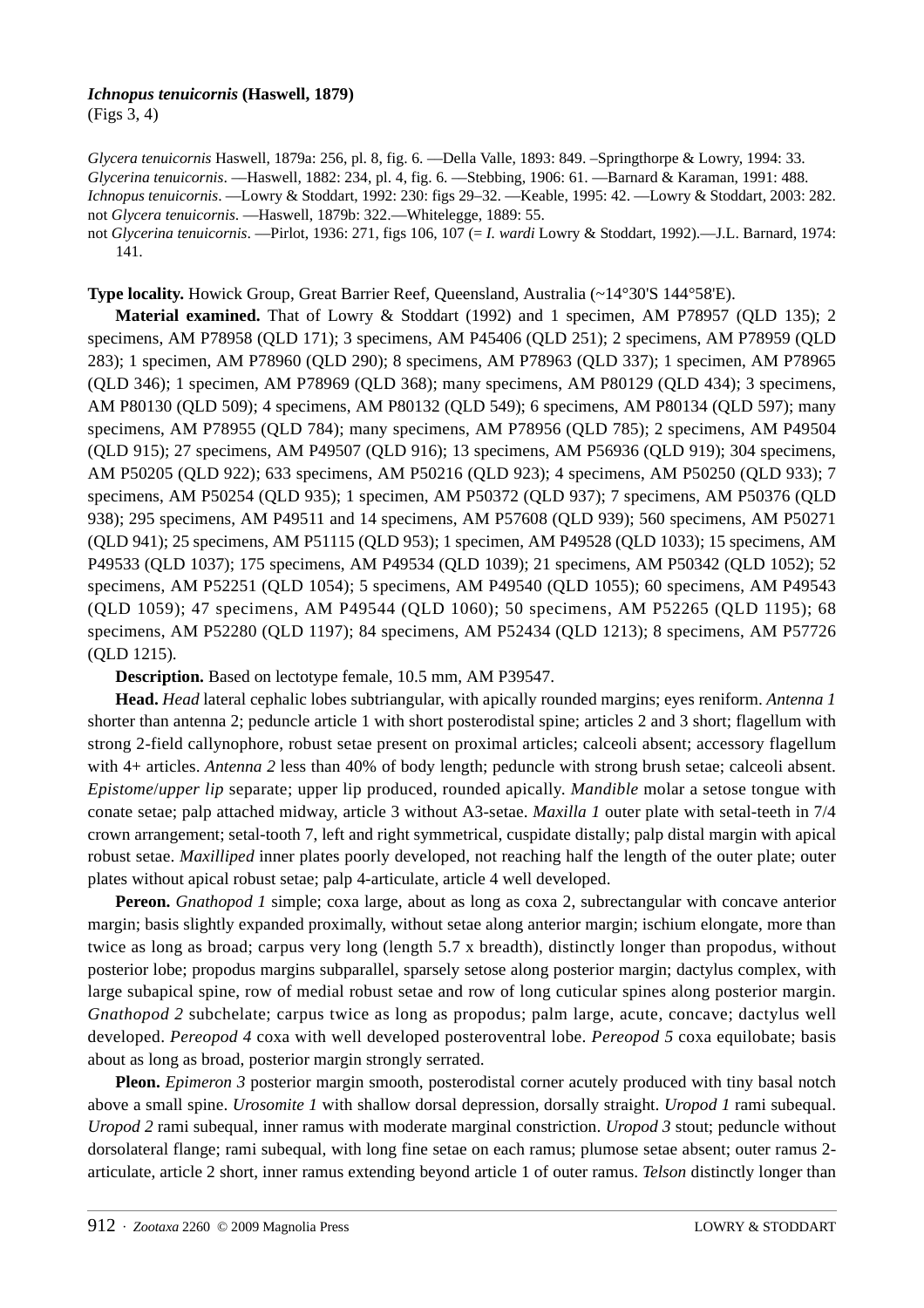broad, deeply cleft, without dorsal robust setae, with 1 apical robust seta per lobe.



**FIGURE 3.** *Ichnopus tenuicornis* Haswell, 1879, lectotype, female, 10.5 mm, AM P39547, Howick Group, Great Barrier Reef (after Lowry & Stoddart, 1992).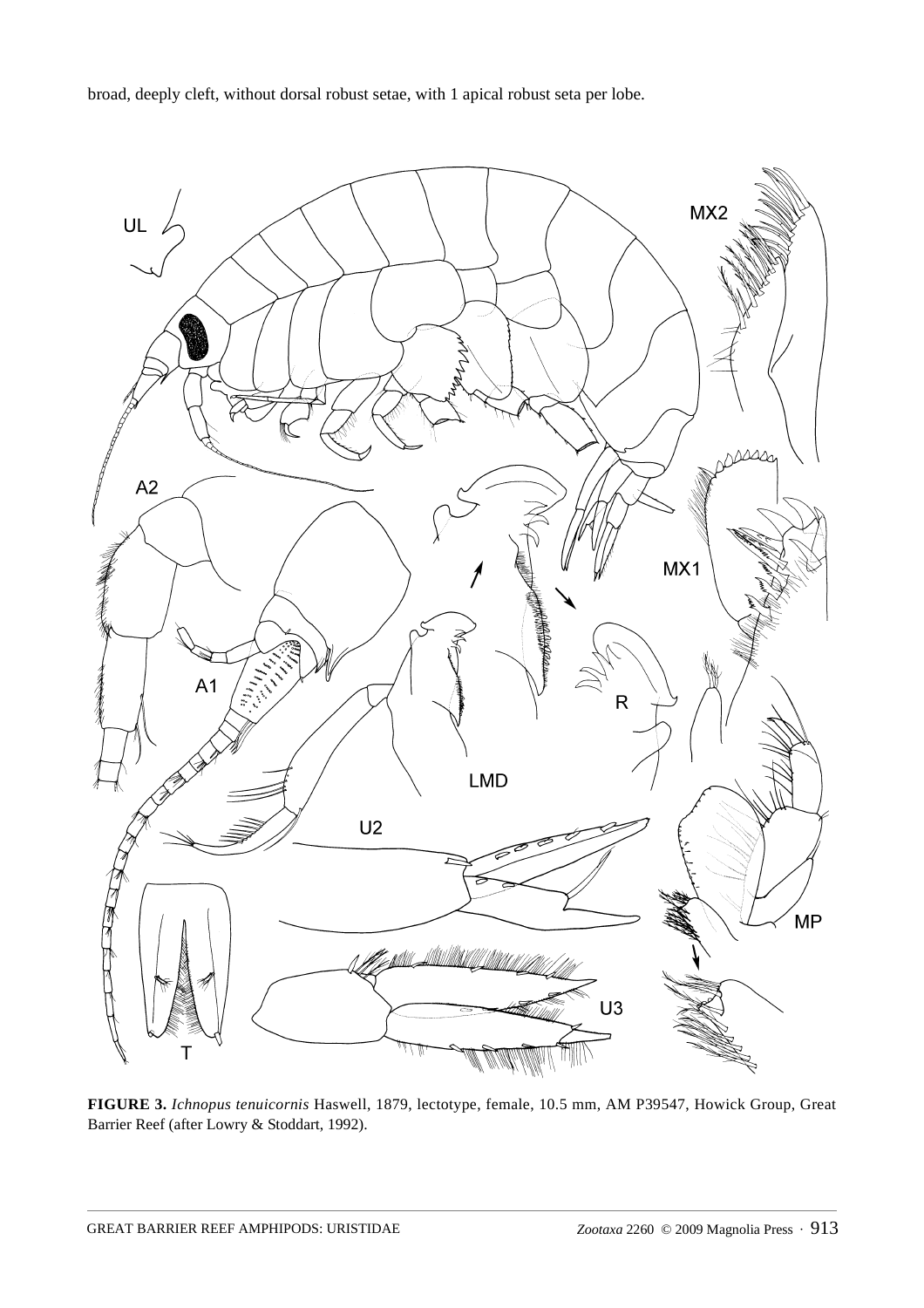

**FIGURE 4.** *Ichnopus tenuicornis* Haswell, 1879, lectotype, female, 10.5 mm, AM P39547, Howick Group, Great Barrier Reef (after Lowry & Stoddart, 1992).

**Male** (sexually dimorphic characters). Based on paralectotype, male, 9 mm, AM P39548. *Antennae 1–2* with calceoli. *Antenna 2* slightly more than half length of body. *Gnathopod 2* palm and dactylus minute.

**Habitat.** Scavenger living on coral and sandy patches between coral, 6 to 32 m depth.

**Remarks.** *Ichnopus tenuicornis* is a widespread scavenger in tropical Australia. It differs from other lysianassoids on the GBR as discussed in the remarks under *I. capricornus*.

**Distribution.** *Australia*. Queensland: Bet Reef (current study); Thursday Island (current study); Howick Group (Haswell 1879a); Lizard Island (Lowry & Stoddart 1992; current study); Flynn Reef (current study);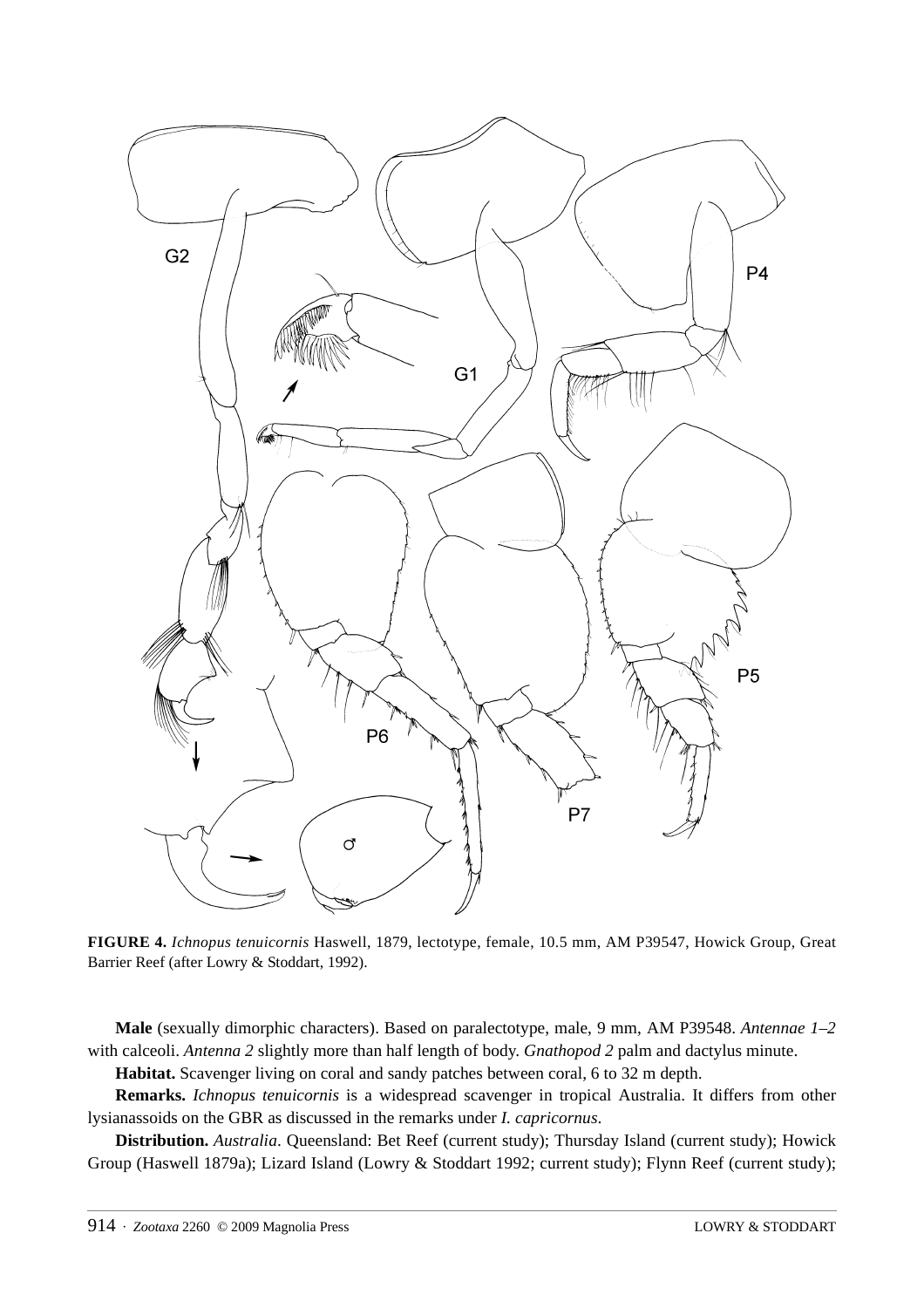Fitzroy Reef (current study); Mooloolaba (current study). Western Australia: North West Shelf (Lowry & Stoddart 1992). Northern Territory: Oxley Island (Lowry & Stoddart 1992).

#### *Nagada* **Lowry & Stoddart, 1995**

*Nagada uwedoae* **Lowry & Stoddart, 1995** (Figs 5, 6)

*Nagada uwedoae* Lowry & Stoddart, 1995: 154, figs 34–36. ––Lowry & Stoddart, 2003: 282 (catalogue).

**Type locality**. Outer Barrier between Dam Awan (Rasch Passage) and Wongad Island, Astrolabe Bay, Papua New Guinea (5°08.59'S 145°49.65'E), 290 m depth.

**Material examined.** 1 ovigerous female, AM P69472 (JML 81/26-11-4); 48 specimens AM P69474 (QLD 630); 3 specimens AM P69475 (QLD 631); 1 specimen AM P69476 (QLD 671); 22 specimens AM P69477 (QLD 673); 16 specimens AM P69478 (QLD 748); many specimens AM P69480 and 1 female, AM P78943 (QLD 766); many specimens, AM P69479 (QLD 767); many specimens, AM P69481 (QLD 775); 5 specimens, AM P50744 (QLD 952); 11 specimens, AM P51116 and 2 specimens, AM P52655 (QLD 953); 127 specimens, AM P51120 and 8 specimens, AM P58342 (QLD 954); 285 specimens, AM P50746 (QLD 955/SEAS); 28 specimens, AM P57616 (QLD 1055); 11 specimens, AM P50754 (QLD 1073); 16 specimens, AM P51123 (QLD 1075); 105 specimens, AM P50757 (QLD 1076); 154 specimens, AM P51121 (QLD 1078); 8 specimens, AM P50760 (QLD 1093); 45 specimens, AM P50762 (QLD 1096).

**Description.** Based on ovigerous female (2 eggs), 2.5 mm, AM P69472 and female, 3.2 mm, AM P78943.

**Head and body.** *Body* without dorsal carina. *Head* lateral cephalic lobes rounded, with apically rounded margins; eyes ovate. *Antenna 1* subequal to antenna 2; peduncle article 1 not produced, peduncular article 1 without anterodistal lobe, without posterodistal spine; article 2 short, without anterodistal lobe or posterodistal spine; article 3 short; flagellum with weak 2-field callynophore, robust setae absent on proximal articles, calceoli absent; accessory flagellum with 3 articles. *Antenna 2* less than 40% of body length; peduncle without brush setae, calceoli absent. *Epistome*/*upper lip* fused, weakly sinuous. *Mandible* molar a setose tongue; palp attached midway, article 3 without A3-setae. *Maxilla 1* outer plate with setal-teeth in 7/4 crown arrangement (see Remarks); setal-tooth 7, left and right symmetrical, cuspidate distally; palp distal margin with apical robust setae and serrations. *Maxilliped* inner plates poorly developed, not reaching half the length of the outer plate; outer plates without apical robust setae; palp 4-articulate, article 4 well developed.

**Pereon.** *Gnathopod 1* simple; coxa large, about as long as coxa 2, subrectangular with straight anterior margin; basis without setae along anterior margin; ischium long (length 2.4 x breadth); carpus long (length 2.2 x breadth), distinctly longer than propodus, without posterior lobe; propodus margins tapering; dactylus complex, with 2 large subterminal spines and row of short spines along posterior margin. *Gnathopod 2* chelate; carpus longer than (1.7 x) propodus; palm obtuse; dactylus minute. *Pereopod 4* coxa with well developed posteroventral lobe. *Pereopod 5* coxa equilobate; basis distinctly longer than broad. *Pereopod 7*  basis posterodistally produced.

**Pleon.** *Epimeron 3* posterodistal corner rounded. *Urosomite 1* with anterodorsal notch and slightly rounded boss. *Uropod 1* rami subequal. *Uropod 2* rami subequal, inner ramus with slight marginal constriction. *Uropod 3* without plumose setae on rami; outer ramus 2-articulate, article 2 long, inner ramus extending beyond article 1 of outer ramus. *Telson* subequal in length and breadth, entire, without dorsal robust setae, with 2 apical robust setae.

**Male** (sexually dimorphic characters). Based on paratype male, 2.1 mm, AM P41607. *Antennae 1–2* with calceoli. *Antenna 1* flagellum with strong 2-field callynophore.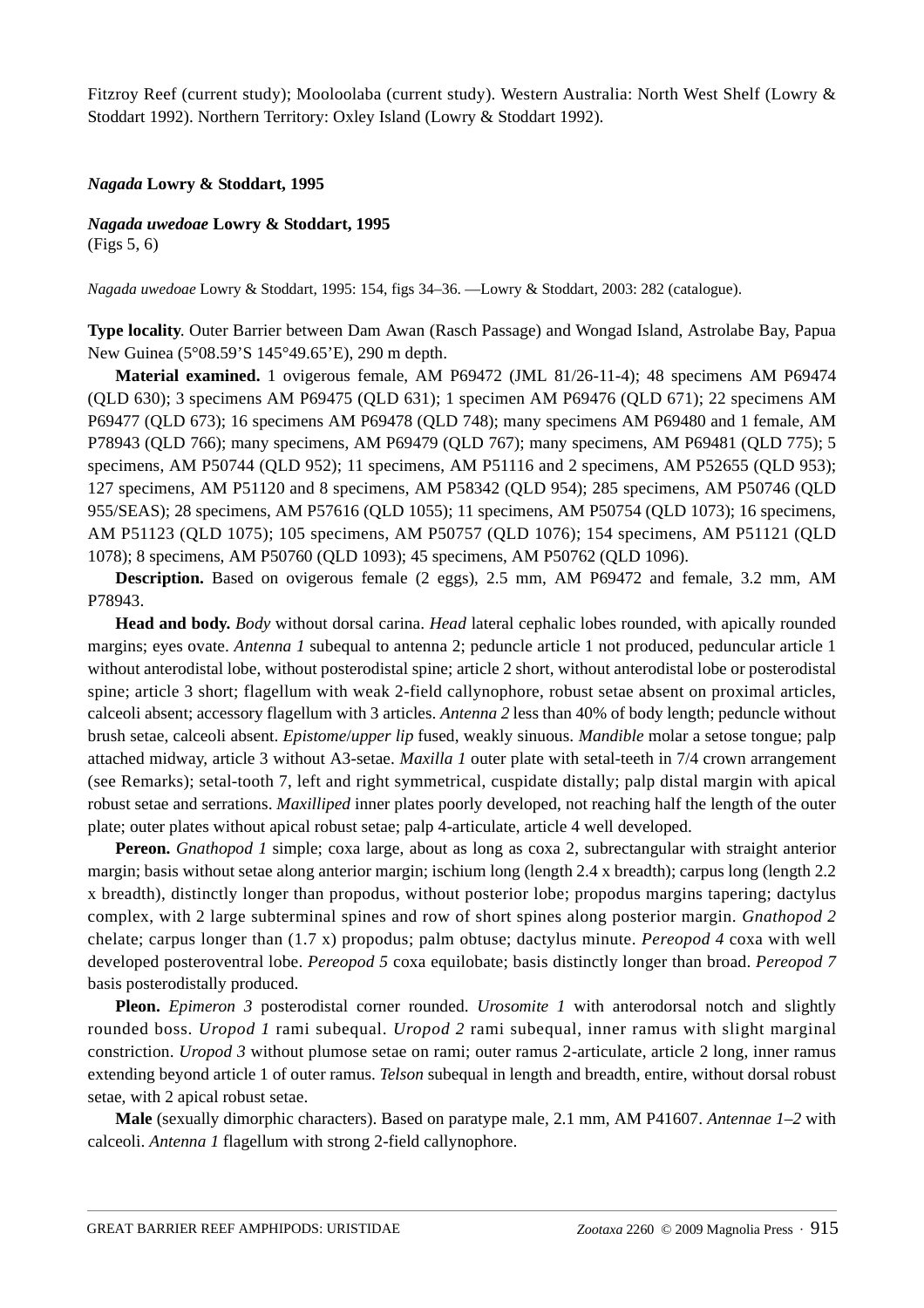

**FIGURE 5.** *Nagada uwedoae* Lowry & Stoddart, 1995, whole animal, female, 3.2 mm, AM P78943, Boot Reef, Queensland; remainder, female, 2.5 mm, AM P69472, Lizard Island, Great Barrier Reef.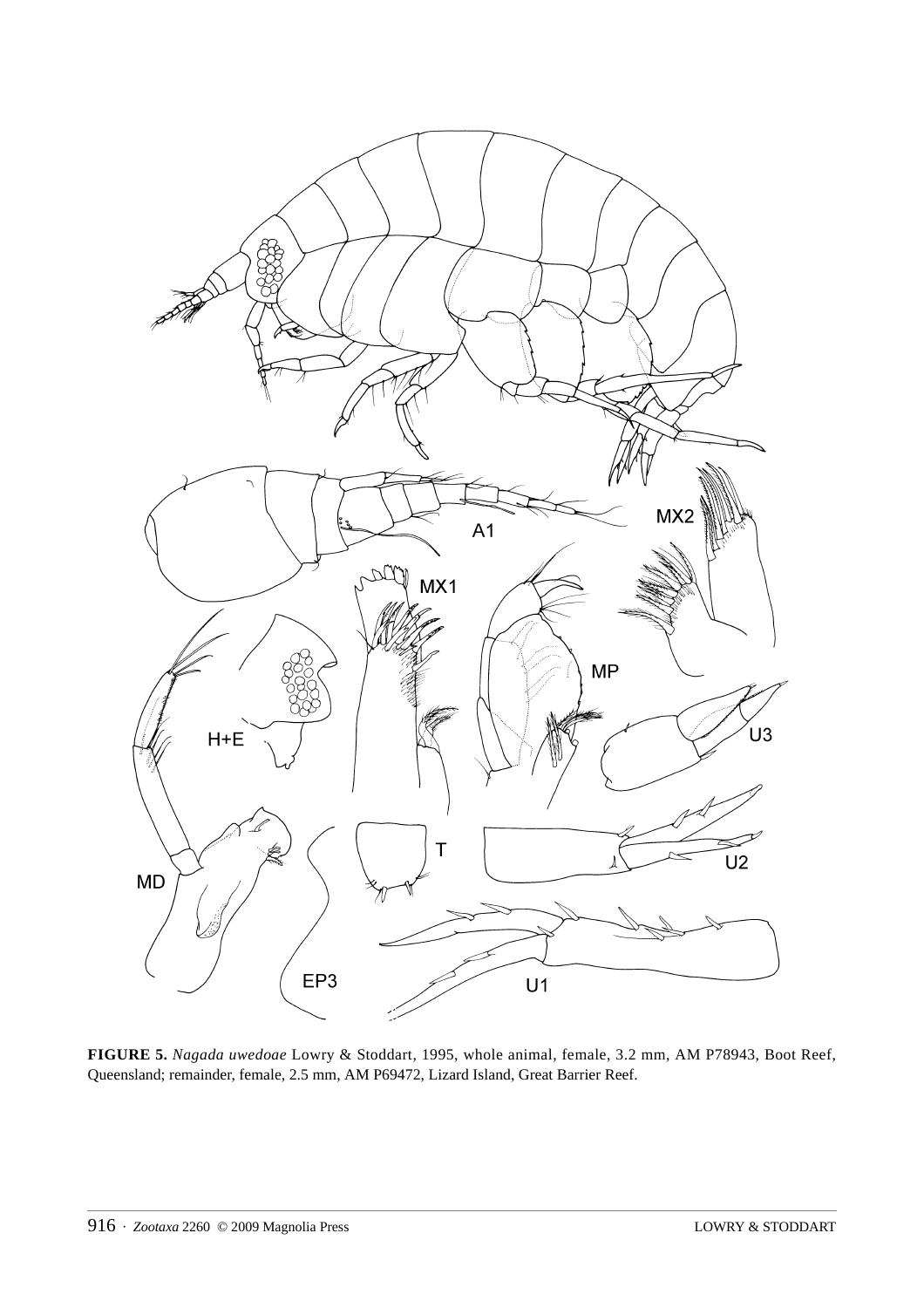

**FIGURE 6.** *Nagada uwedoae* Lowry & Stoddart, 1995, female, 2.5 mm, AM P69472, Lizard Island, Great Barrier Reef.

**Habitat.** Scavenger living on muddy bottoms from the littoral to the continental slope, in 15 to 500 m depth.

**Remarks.** The illustrated specimen has the uropod 3 inner ramus slightly shorter than the outer ramus; in the holotype the rami are subequal. We have seen some variation in the relative lengths of these rami but the inner ramus is always longer than article 1 of the outer ramus and always shorter than the entire outer ramus. The presence of 12 setal-teeth on the maxilla 1 outer plate of the illustrated specimen seems to be an individual aberration. Other Australian specimens have the normal 11 setal-teeth in a 7/4 crown arrangement. *Nagada uwedoae* occurs from northern Papua New Guinea along the east coast of Australia from the northern Great Barrier Reef to Tasmania (Lowry & Stoddart 1995, 2003). It can be separated from other lysianassoid species on the GBR by the combination of head and body without scattered setae, gnathopod 1 simple and the posteroventral corner of the third epimeron broadly rounded.

**Distribution.** *Australia*. Queensland: Ashmore Reef, Boot Reef, Great Detached Reef, Portlock Reef (current study); Lizard Island (current study). New South Wales (Lowry & Stoddart 2003). Tasmania (Lowry & Stoddart 2003). *Papua New Guinea*. Astrolabe Bay (Lowry & Stoddart 1995).